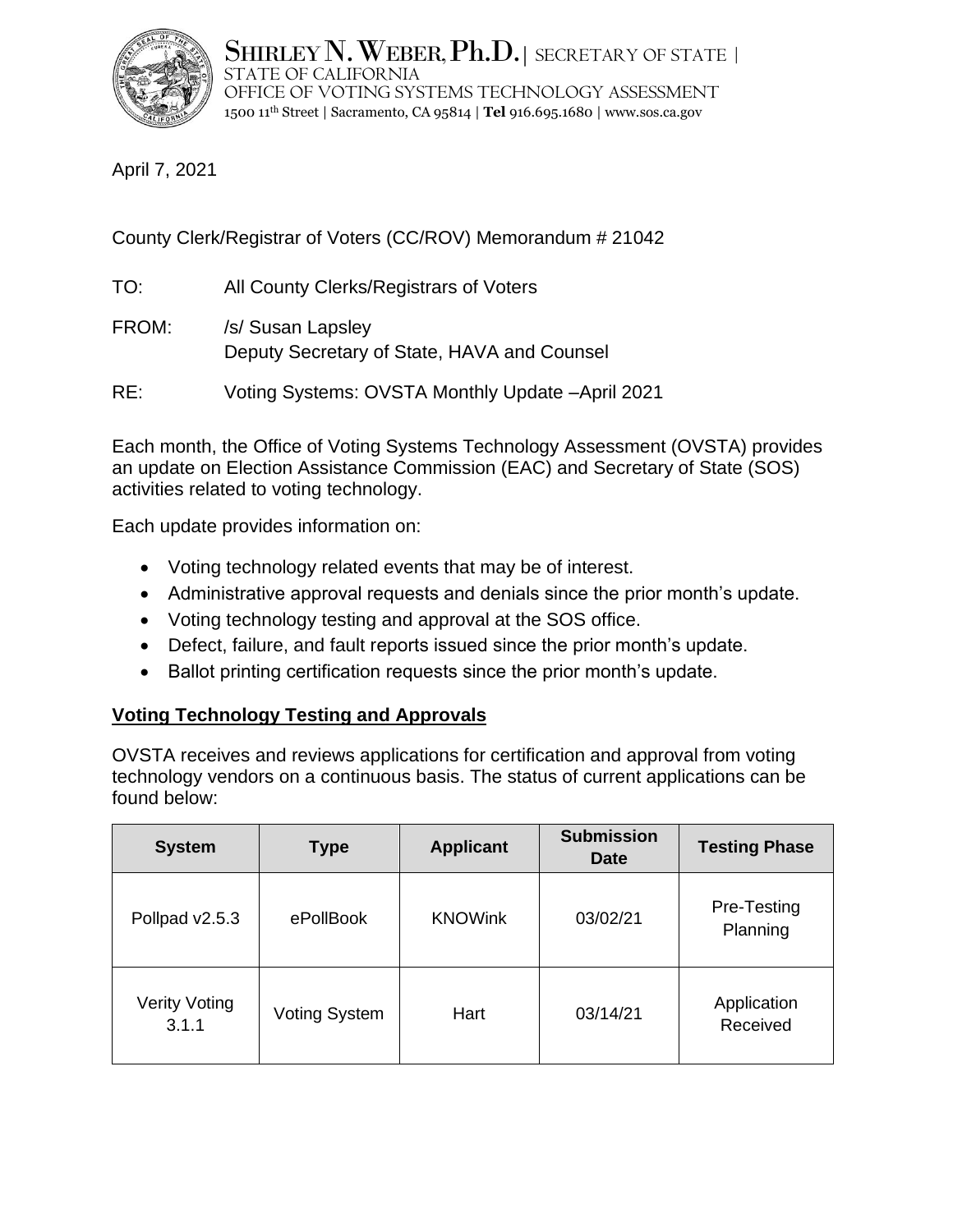CCROV #21042 April 7, 2021 Page 2

### **Administrative Approval Requests and Approvals**

OVSTA has received an application for modification of the Hart Verity Voting 3.1.1 voting system. The modifications include replacement of workstations, tablets and printers that are end-of-life and no longer available.

Information regarding administrative approval requests can be found [here.](https://www.sos.ca.gov/elections/ovsta/certification-and-approval/)

### **Testing and Certification at the EAC**

The EAC had been collaborating with public working groups and hosting public hearings to discuss the development of the next iteration of the VVSG, called the Voluntary Voting System Guidelines (VVSG) 2.0 requirements. The meetings included presentations on NIST staff transitions, the RABET-V pilot program, and an open discussion on non-voting election technology approaches. On February 10, 2021, the EAC adopted the Voluntary Voting System Guidelines (VVSG) 2.0. More information on the VVSG 2.0 requirements are available [here.](https://www.eac.gov/voting-equipment/voluntary-voting-system-guidelines)

The EAC provides [updates o](https://www.eac.gov/blogs/voting-systems-testing-updates/)n voting system testing. The latest update from the EAC was provided on March 19, 2021. However, based upon discussions with vendors, no systems currently undergoing testing and certification at the EAC are relevant to California.

Additional information regarding each voting system are available at: "Voting Systems [Under Test"](http://www.eac.gov/testing_and_certification/voting_systems_under_test.aspx) and ["Certified Voting Systems"](https://www.eac.gov/testing_and_certification/certified_voting_systems.aspx).

#### **Defects, Failures, and Faults**

No defects, faults or failures were reported in March.

### **Ballot Printing Certification Requests and Approvals**

OVSTA received an application from ProVoteSolutions, requesting certification for printing of Election Systems & Software, LLC., (ES&S) Election Ware ballots. The application has been approved.

OVSTA received an application from Toppan Merrill, requesting certification for printing of Dominion ImageCast ballots. The application is currently in the initial review phase.

A list of certified ballot printers can be found [here.](https://www.sos.ca.gov/elections/ovsta/certification-and-approval/)

### **Ballot on Demand Printing Requests and Approvals**

No Ballot on Demand applications were submitted in March.

A list of certified ballot on demand systems can be found [here](https://www.sos.ca.gov/elections/ovsta/certification-and-approval/ballot-printerballot-demand-bod-certification/).